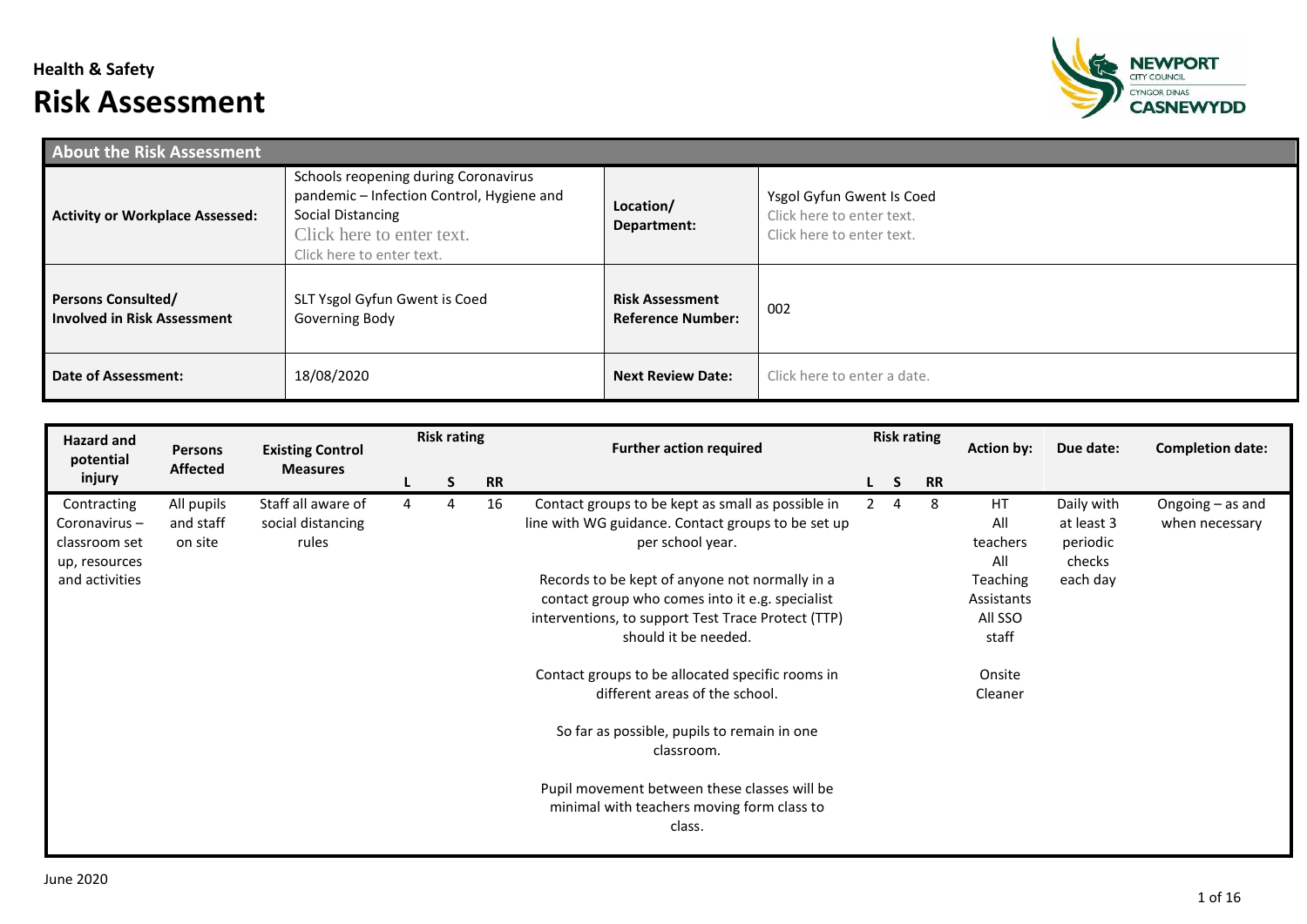Seating to be arranged with desks and chairs facing the front of the class. These will be arranged with as much space as possible between them.

Teachers will be at the front of the class keeping a distance of at least 2 metres between themselves and the learners.

Staff to maintain, as far as possible, 2m distance from other staff and pupils.

Staff seating to be arranged so as to maintain 2m distance from other adults in room.

Staff to maintain, so far as possible, 2m distance from pupils. It is acknowledged that this will not always be possible.

Staff to ensure that specific interactions which break social distancing with children occur as briefly and infrequently as possible.

Activities to be planned so as to discourage close or regular contact between individuals, staff and pupils, or the sharing of resources.

Pupils to bring their own writing materials in order to minimise the sharing of resources.

Resources to be cleaned between users on different days (including computer keyboards/mouse devices).

Children to be discouraged from engaging in games or interactions that require physical proximity or contact.

Windows to be opened where possible.

Consideration to be given to maximising use of outdoor space for learning and play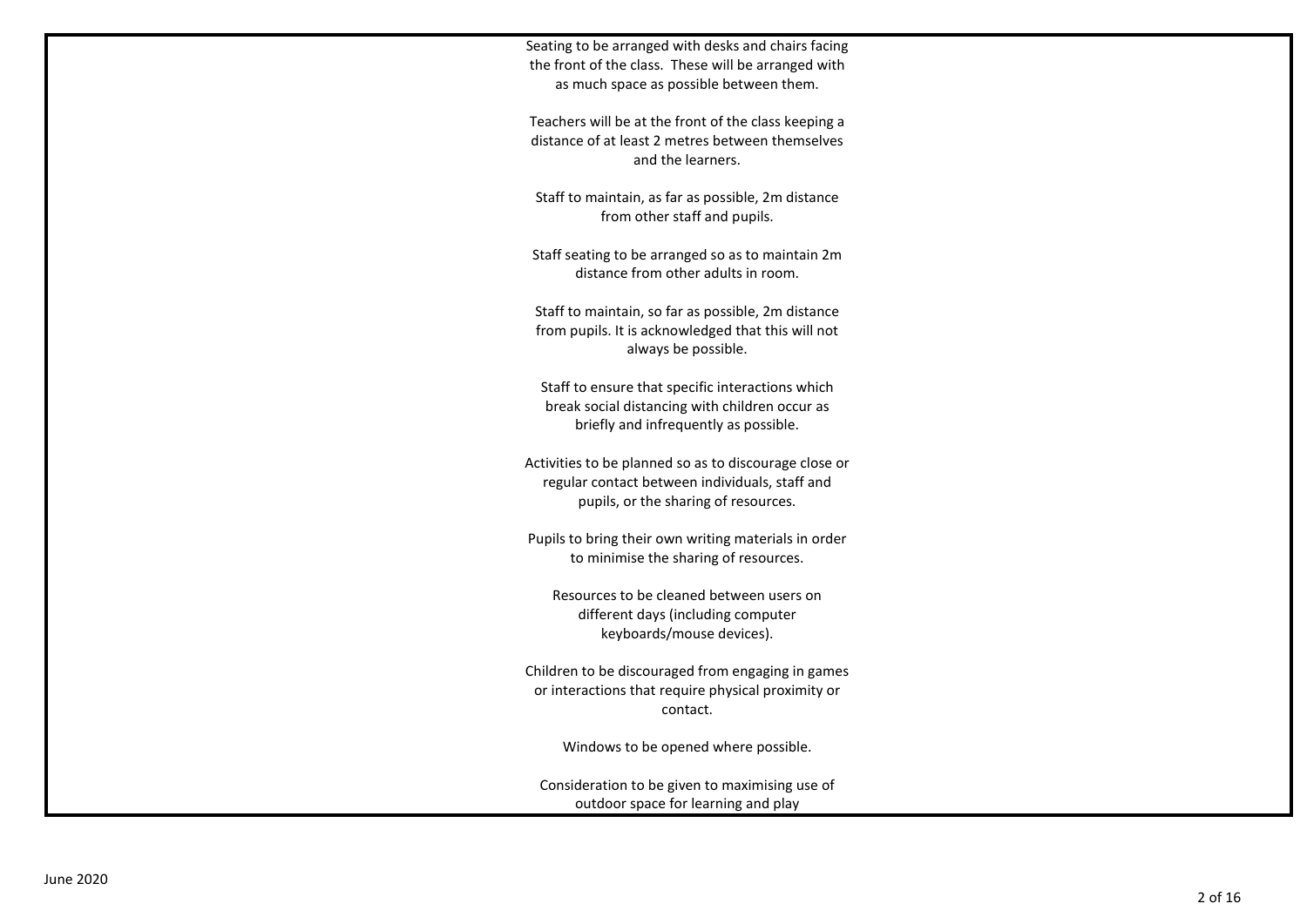|                                         |                                    |                                                  |   |   |    | Children to be given age appropriate information<br>regarding the need for social distancing and the<br>new school rules.                 |                |   |   |                                       |                                      |                                    |
|-----------------------------------------|------------------------------------|--------------------------------------------------|---|---|----|-------------------------------------------------------------------------------------------------------------------------------------------|----------------|---|---|---------------------------------------|--------------------------------------|------------------------------------|
|                                         |                                    |                                                  |   |   |    | Signage to be displayed to reinforce messages.                                                                                            |                |   |   |                                       |                                      |                                    |
| Contracting<br>Coronavirus-<br>hygiene, | All pupils<br>and staff<br>on site | All staff aware of<br>government<br>guidance on  | 3 | 4 | 12 | All staff to wash their hands when they arrive on<br>site.                                                                                | $\mathbf{2}$   | 4 | 8 | All staff<br>and pupils               | As<br>described<br>daily             | Ongoing - as and<br>when necessary |
| handwashing                             |                                    | handwashing                                      |   |   |    | All children to be taken to wash their hands when<br>they arrive on site.                                                                 |                |   |   |                                       |                                      |                                    |
|                                         |                                    |                                                  |   |   |    | All staff and children to wash their hands before<br>and after eating.                                                                    |                |   |   |                                       |                                      |                                    |
|                                         |                                    |                                                  |   |   |    | All hand washing to be done in line with public<br>health and NHS guidance.                                                               |                |   |   |                                       |                                      |                                    |
|                                         |                                    |                                                  |   |   |    | Handwashing to be encouraged as often as<br>possible during the school day.                                                               |                |   |   |                                       |                                      |                                    |
|                                         |                                    |                                                  |   |   |    | Hand Sanitiser and equipment wipe stations to be<br>placed in every room and at every entry and exit<br>points within the building.       |                |   |   |                                       |                                      |                                    |
|                                         |                                    |                                                  |   |   |    | Hand Sanitiser and equipment wipe stations to be<br>placed at the water fountains.                                                        |                |   |   |                                       |                                      |                                    |
|                                         |                                    |                                                  |   |   |    | Resources for hygiene stations to be replenished<br>when needed to ensure availability                                                    |                |   |   |                                       |                                      |                                    |
|                                         |                                    |                                                  |   |   |    |                                                                                                                                           |                |   |   |                                       |                                      |                                    |
| Contracting<br>Coronavirus-<br>hygiene, | All staff<br>and pupils            | Schools have<br>comprehensive<br>cleaning regime | 3 |   | 12 | Focused Periodic Cleaning to take place every day -<br>service provided by Norse.                                                         | $\overline{2}$ | 4 | 8 | HT<br>All<br>teachers                 | Daily with<br>at least 3<br>periodic | Ongoing - as and<br>when necessary |
| toilets                                 |                                    |                                                  |   |   |    | All desks, work stations, should be wiped down<br>with disinfectant after use and/or between<br>activities and at the end of the day.     |                |   |   | All<br>Teaching<br>Assistants         | checks<br>each day.                  |                                    |
|                                         |                                    |                                                  |   |   |    | A supply of disinfectant sprays and wipes for every<br>room being used during this period (these should<br>be replenished when required), |                |   |   | All SSO<br>staff<br>Onsite<br>Cleaner |                                      |                                    |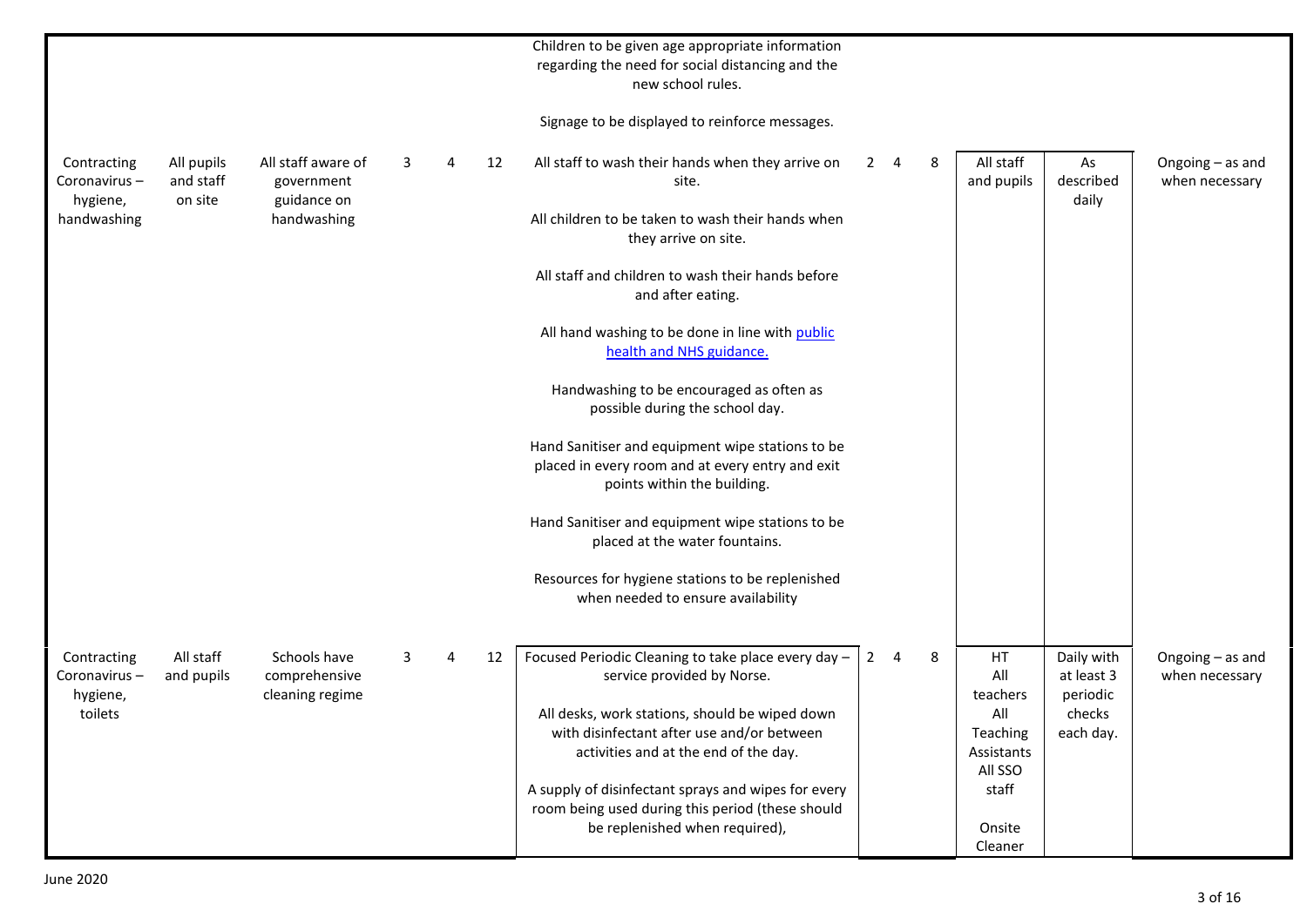|              |            |                    |   |   |    | Door handles, window handles and surfaces in                                             |             |             |   |            |            |                  |
|--------------|------------|--------------------|---|---|----|------------------------------------------------------------------------------------------|-------------|-------------|---|------------|------------|------------------|
|              |            |                    |   |   |    | communal areas to be wiped down with                                                     |             |             |   |            |            |                  |
|              |            |                    |   |   |    | disinfectant at frequent intervals during the day.                                       |             |             |   |            |            |                  |
|              |            |                    |   |   |    | Toilets to be cleaned frequently and systematically                                      |             |             |   |            |            |                  |
|              |            |                    |   |   |    | - following NCC guidance.                                                                |             |             |   |            |            |                  |
|              |            |                    |   |   |    |                                                                                          |             |             |   |            |            |                  |
|              |            |                    |   |   |    | Cleaner on site to ensure systematic cleaning                                            |             |             |   |            |            |                  |
|              |            |                    |   |   |    | throughout day.                                                                          |             |             |   |            |            |                  |
|              |            |                    |   |   |    |                                                                                          |             |             |   |            |            |                  |
|              |            |                    |   |   |    | First Aid staff to follow NCC guidelines regarding                                       |             |             |   |            |            |                  |
|              |            |                    |   |   |    | PPE required for various accidents.                                                      |             |             |   |            |            |                  |
|              |            |                    |   |   |    |                                                                                          |             |             |   |            |            |                  |
|              |            |                    |   |   |    | All staff to use their own dishes and cutlery and to                                     |             |             |   |            |            |                  |
|              |            |                    |   |   |    | wash their own dishes.                                                                   |             |             |   |            |            |                  |
|              |            |                    |   |   |    |                                                                                          |             |             |   |            |            |                  |
|              |            |                    |   |   |    | All used paper towels to be disposed of using NCC                                        |             |             |   |            |            |                  |
|              |            |                    |   |   |    | guidelines.                                                                              |             |             |   |            |            |                  |
|              |            |                    |   |   |    |                                                                                          |             |             |   |            |            |                  |
|              |            |                    |   |   |    | Toilets to be cleaned frequently and thoroughly,<br>but not necessarily after every use. |             |             |   |            |            |                  |
|              |            |                    |   |   |    |                                                                                          |             |             |   |            |            |                  |
|              |            |                    |   |   |    | Most contact groups to use separate toilets. Years                                       |             |             |   |            |            |                  |
|              |            |                    |   |   |    | 7 and 10 will have to use the same facilities                                            |             |             |   |            |            |                  |
|              |            |                    |   |   |    | with hand sanitisers provided to be used before                                          |             |             |   |            |            |                  |
|              |            |                    |   |   |    | entering.                                                                                |             |             |   |            |            |                  |
|              |            |                    |   |   |    |                                                                                          |             |             |   |            |            |                  |
|              |            |                    |   |   |    | Strong focus and messaging in all toilets to                                             |             |             |   |            |            |                  |
|              |            |                    |   |   |    | encourage good and effective handwashing.                                                |             |             |   |            |            |                  |
|              |            |                    |   |   |    |                                                                                          |             |             |   |            |            |                  |
| Contracting  | All staff  | Schools have       | 3 |   | 12 | Spillage packs on site to immediately deal with any                                      |             | $2 \quad 4$ | 8 | HT         | At time of | Ongoing - as and |
| Coronavirus- | and pupils | comprehensive      |   |   |    | bodily fluid spills. Bodily fluid spills must not be left                                |             |             |   | All        | spillage   | when necessary   |
| body fluid   |            | cleaning regime    |   |   |    | for cleaners later.                                                                      |             |             |   | teachers   |            |                  |
| spills       |            |                    |   |   |    |                                                                                          |             |             |   | All        |            |                  |
|              |            |                    |   |   |    |                                                                                          |             |             |   | Teaching   |            |                  |
|              |            |                    |   |   |    |                                                                                          |             |             |   | Assistants |            |                  |
|              |            |                    |   |   |    |                                                                                          |             |             |   | All SSO    |            |                  |
|              |            |                    |   |   |    |                                                                                          |             |             |   | staff      |            |                  |
|              |            |                    |   |   |    |                                                                                          |             |             |   |            |            |                  |
| Contracting  | All Staff  | All staff aware of | 3 | 4 | 12 | All staff to be vigilant to their own health and to                                      | $2^{\circ}$ | 4           | 8 | HT         | 01/09/202  | Ongoing - as and |
| Coronavirus- | and Pupils | government         |   |   |    | follow latest government guidance on self-isolation                                      |             |             |   | All        | 0          | when necessary   |
| illness      |            | guidance on self-  |   |   |    | if they or their family are displaying symptoms or                                       |             |             |   | teachers   |            |                  |
|              |            | isolation          |   |   |    | they are informed by the track and trace service                                         |             |             |   |            |            |                  |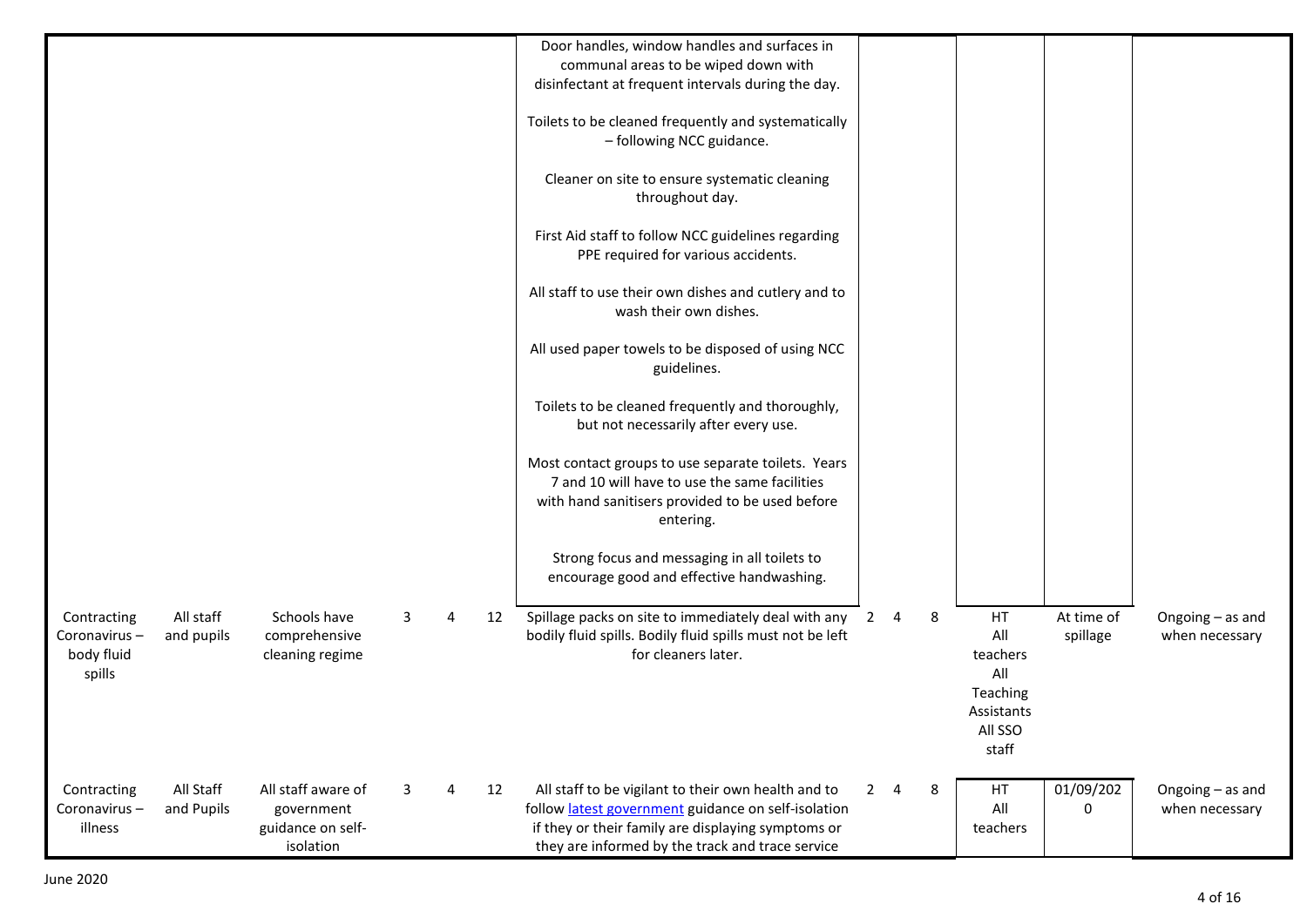|                            |                    |   |   |    | that they have been in contact with a confirmed        |             |                |   | All        |           |                  |
|----------------------------|--------------------|---|---|----|--------------------------------------------------------|-------------|----------------|---|------------|-----------|------------------|
|                            |                    |   |   |    | case.                                                  |             |                |   | Teaching   |           |                  |
|                            |                    |   |   |    |                                                        |             |                |   | Assistants |           |                  |
|                            |                    |   |   |    | National guidance around staying at home if they       |             |                |   | All SSO    |           |                  |
|                            |                    |   |   |    | are displaying symptoms to be reiterated to pupils     |             |                |   | staff      |           |                  |
|                            |                    |   |   |    | (where age appropriate) and parents/carers.            |             |                |   |            |           |                  |
|                            |                    |   |   |    |                                                        |             |                |   | Onsite     |           |                  |
|                            |                    |   |   |    | All staff to be vigilant to the health of their pupils |             |                |   | Cleaner    |           |                  |
|                            |                    |   |   |    | and ensure they are following latest national          |             |                |   |            |           |                  |
|                            |                    |   |   |    | guidance if a pupil appears to be unwell.              |             |                |   |            |           |                  |
|                            |                    |   |   |    |                                                        |             |                |   |            |           |                  |
|                            |                    |   |   |    | Conference room to be designated for isolation         |             |                |   |            |           |                  |
|                            |                    |   |   |    | should pupils or staff members become ill, in line     |             |                |   |            |           |                  |
|                            |                    |   |   |    | with national guidance.                                |             |                |   |            |           |                  |
|                            |                    |   |   |    |                                                        |             |                |   |            |           |                  |
|                            |                    |   |   |    | All staff to be made aware of the area designated      |             |                |   |            |           |                  |
|                            |                    |   |   |    | for isolation within the school if a pupil/staff       |             |                |   |            |           |                  |
|                            |                    |   |   |    | member develops symptoms whilst on site.               |             |                |   |            |           |                  |
|                            |                    |   |   |    |                                                        |             |                |   |            |           |                  |
|                            |                    |   |   |    | In the event of a confirmed case of covid-19,          |             |                |   |            |           |                  |
|                            |                    |   |   |    | instructions from TTP team to be followed with         |             |                |   |            |           |                  |
|                            |                    |   |   |    | regards to contact group self isolation etc. NCC       |             |                |   |            |           |                  |
|                            |                    |   |   |    | Education and Health and Safety Teams to be            |             |                |   |            |           |                  |
|                            |                    |   |   |    | informed.                                              |             |                |   |            |           |                  |
|                            |                    |   |   |    |                                                        |             |                |   |            |           |                  |
| All staff<br>Contracting   | Staff all aware of | 4 | 4 | 16 | Additional PPE provided for first aid and use with     | $2^{\circ}$ | $\overline{4}$ | 8 | HT         | As        | Ongoing - as and |
| Coronavirus-<br>and pupils | social distancing  |   |   |    | symptomatic children.                                  |             |                |   | All        | described | when necessary   |
| PPE                        | rules              |   |   |    |                                                        |             |                |   | teachers   | daily     |                  |
| Mainstream,                |                    |   |   |    | Keep under review whether support for any              |             |                |   | All        |           |                  |
| <b>SEN</b>                 | In line with       |   |   |    | individual child (e.g. following vulnerable and        |             |                |   | Teaching   |           |                  |
|                            | government         |   |   |    | statemented children risk assessment completion)       |             |                |   | Assistants |           |                  |
|                            | guidance no        |   |   |    | requires further consideration of PPE risk control     |             |                |   | All SSO    |           |                  |
|                            | additional PPE is  |   |   |    | measures and individual assessment - contact           |             |                |   | staff      |           |                  |
|                            | necessary for      |   |   |    | health and safety for support.                         |             |                |   |            |           |                  |
|                            | routine activities |   |   |    |                                                        |             |                |   |            |           |                  |
|                            |                    |   |   |    | Where there are specific risks, which might include    |             |                |   |            |           |                  |
|                            |                    |   |   |    | serious underlying health conditions, lack of ability  |             |                |   |            |           |                  |
|                            |                    |   |   |    | to understand social distancing concepts, inability    |             |                |   |            |           |                  |
|                            |                    |   |   |    | to tell people if they are feeling unwell and          |             |                |   |            |           |                  |
|                            |                    |   |   |    | behaviour which may increase the risk of transfer      |             |                |   |            |           |                  |
|                            |                    |   |   |    | of bodily fluids, including during personal care,      |             |                |   |            |           |                  |
|                            |                    |   |   |    | additional PPE (type II masks and face protection)     |             |                |   |            |           |                  |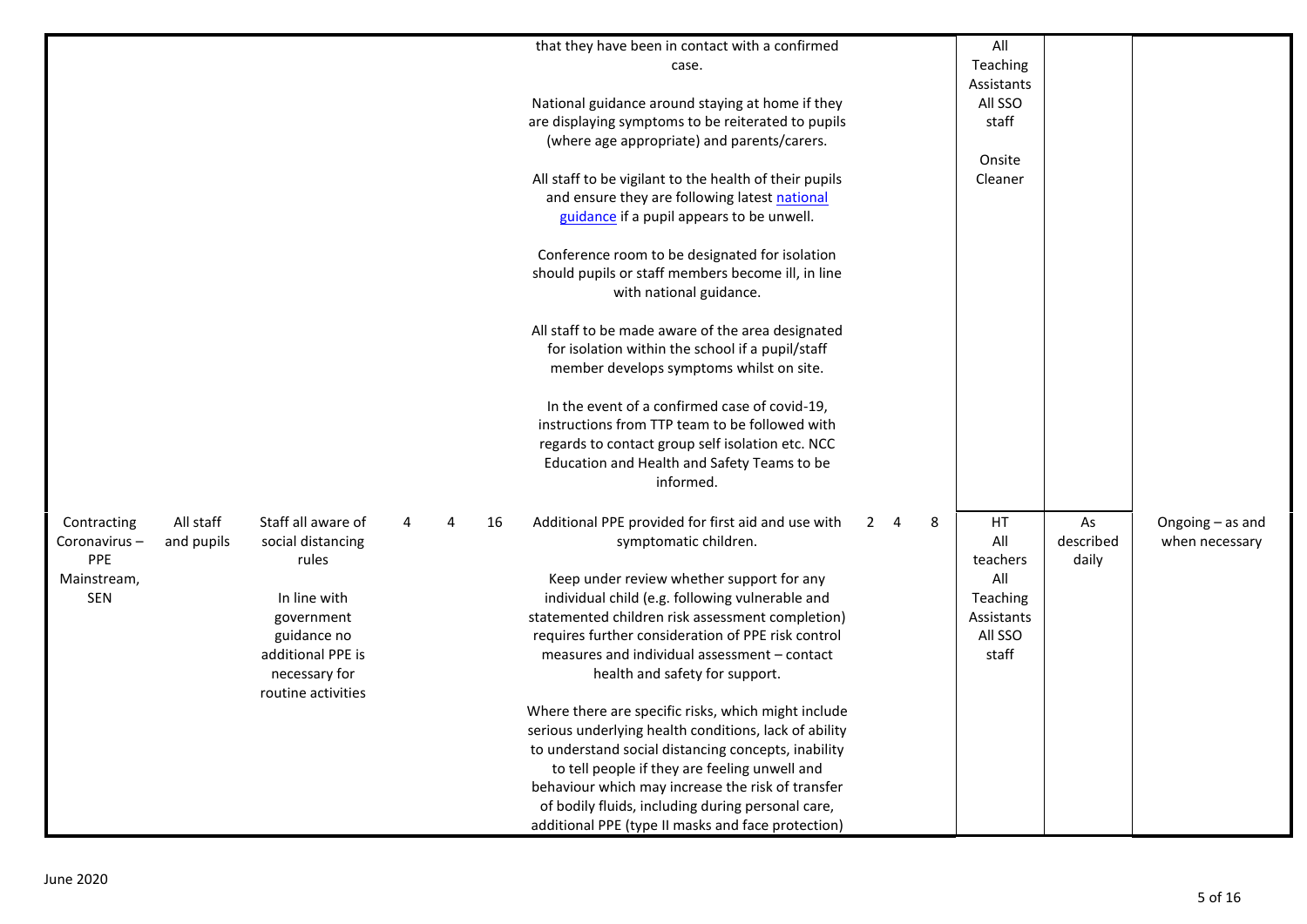|                                                                       |                                    |                                                  |   |   |    | may be required, following an individual risk<br>assessment for that child.                                                                                                |   |             |   |                                          |                                          |                                    |
|-----------------------------------------------------------------------|------------------------------------|--------------------------------------------------|---|---|----|----------------------------------------------------------------------------------------------------------------------------------------------------------------------------|---|-------------|---|------------------------------------------|------------------------------------------|------------------------------------|
| Contracting<br>Coronavirus-<br>Social<br>Distancing<br>outside of the | All staff<br>and pupils            | Staff all aware of<br>social distancing<br>rules | 3 | 4 | 12 | A one-way system will operate in the corridors and<br>at entrance and exit points. A distance of 2m will<br>be marked out in these areas including outside the<br>toilets. |   | $2 \quad 4$ | 8 | HT<br>All<br>teachers<br>All<br>Teaching | As<br>described<br>daily from<br>3/09/20 | Ongoing - as and<br>when necessary |
| classroom                                                             |                                    |                                                  |   |   |    | Pupils, staff and visitors will have to wear face<br>coverings in all communal areas including<br>reception, corridors, toilets, stairwells, canteen.                      |   |             |   | Assistants<br>All SSO<br>staff           |                                          |                                    |
|                                                                       |                                    |                                                  |   |   |    | Break and lunchtimes will be staggered. Year 7 and<br>8 pupils will have their break 9.50am - 10.10am<br>with lunch between 12.10pm - 13.00pm. Years 9,                    |   |             |   |                                          |                                          |                                    |
|                                                                       |                                    |                                                  |   |   |    | 10 and 11 will have their break 10.50am - 11.10am<br>with lunch between 13.10pm and 14.00pm.                                                                               |   |             |   |                                          |                                          |                                    |
|                                                                       |                                    |                                                  |   |   |    | Pupils in different contact groups will have access<br>to specific outside areas during break and<br>lunchtimes.<br>Year 7 - front of school                               |   |             |   |                                          |                                          |                                    |
|                                                                       |                                    |                                                  |   |   |    | Year $8 -$ yard<br>Year 9 - front of school<br>Year $10 -$ yard<br>Year 11 - area surrounding temporary units                                                              |   |             |   |                                          |                                          |                                    |
|                                                                       |                                    |                                                  |   |   |    | Outside areas to be supervised by staff at all times<br>to discourage physical contact between individuals<br>in the same contact group.                                   |   |             |   |                                          |                                          |                                    |
| Contracting<br>Coronavirus -<br><b>Staff Welfare</b>                  | All pupils<br>and staff<br>on site | Staff all aware of<br>social distancing<br>rules |   |   | 16 | Seating in staff resting areas to be positioned so as<br>to maintain 2m social distancing.                                                                                 | 2 | 4           | 8 | HT<br>All<br>teachers                    | As<br>described<br>daily from            | Ongoing - as and<br>when necessary |
| <b>Facilities</b>                                                     |                                    |                                                  |   |   |    | Communal equipment such as kettles and<br>microwaves to be taken out of use.                                                                                               |   |             |   | All<br>Teaching<br>Assistants            | 1/09/20                                  |                                    |
|                                                                       |                                    |                                                  |   |   |    | Staff fridges to remain in use and be added to<br>cleaning schedule.                                                                                                       |   |             |   | All SSO<br>staff                         |                                          |                                    |
|                                                                       |                                    |                                                  |   |   |    | Staff to bring in all food and drink necessary for the<br>day.                                                                                                             |   |             |   |                                          |                                          |                                    |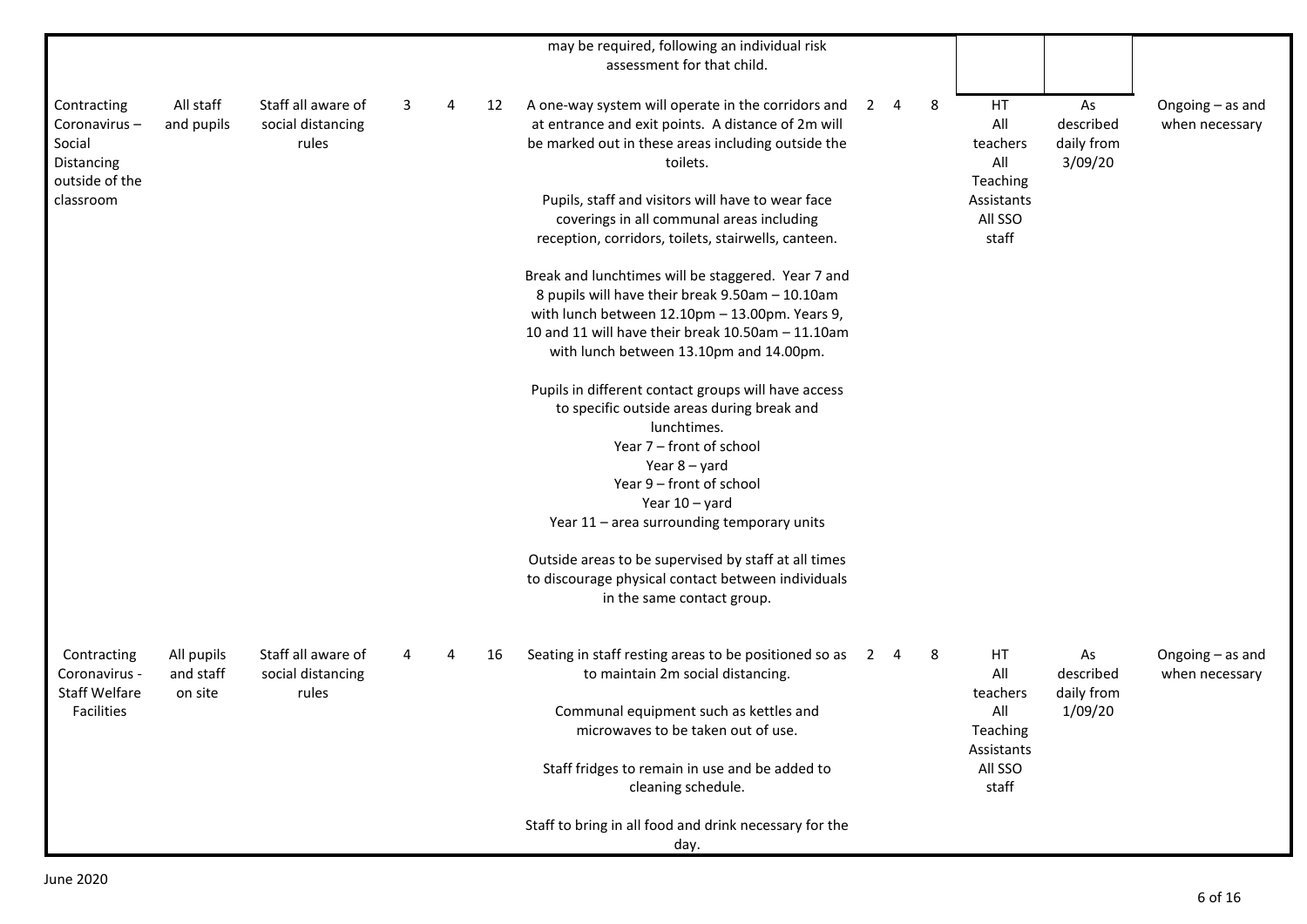|                                              |                                    |                                              |   |   |    | All cups, plates, cutlery etc. to be taken home by<br>staff at the end of the day.                                                                                                                                                                                                                                                                                       |                |             |   |                                                   |                               |                                    |
|----------------------------------------------|------------------------------------|----------------------------------------------|---|---|----|--------------------------------------------------------------------------------------------------------------------------------------------------------------------------------------------------------------------------------------------------------------------------------------------------------------------------------------------------------------------------|----------------|-------------|---|---------------------------------------------------|-------------------------------|------------------------------------|
| Contracting<br>Coronavirus-<br>pupils eating | All pupils<br>and staff<br>on site | All staff aware of<br>government<br>guidance | 4 | 4 | 16 | Staff to bring in any food necessary for the day for<br>the first two weeks.                                                                                                                                                                                                                                                                                             | $\overline{2}$ | 4           | 8 | HT.<br>All<br>teachers                            | As<br>described<br>daily from | Ongoing - as and<br>when necessary |
| and drinking                                 |                                    |                                              |   |   |    | Children to bring a packed lunch for the first two<br>weeks and eat during their scheduled break and<br>lunchtime in their designated outside or inside<br>area.                                                                                                                                                                                                         |                |             |   | All<br>Teaching<br>Assistants<br>All SSO<br>staff | 1/09/20                       |                                    |
|                                              |                                    |                                              |   |   |    | Grab bags will be provided for eFSM learners.                                                                                                                                                                                                                                                                                                                            |                |             |   |                                                   |                               |                                    |
|                                              |                                    |                                              |   |   |    | From September the 14 <sup>th</sup> children to eat and drink<br>in dining hall on staggered schedule. All eating<br>areas to be wiped down thoroughly before and<br>after eating, using normal household cleaning<br>products.                                                                                                                                          |                |             |   |                                                   |                               |                                    |
|                                              |                                    |                                              |   |   |    | Water bottles can be refilled by children (where<br>they are able) or staff, using proper hand hygiene<br>processes before and after.                                                                                                                                                                                                                                    |                |             |   |                                                   |                               |                                    |
| Contracting<br>Coronavirus-<br>First Aid     | All pupils<br>and staff<br>on site | All staff aware of<br>government<br>guidance | 3 | 4 | 12 | Review of First Aid needs assessed based on<br>number of people likely to be on site at any time.                                                                                                                                                                                                                                                                        |                | $2 \quad 4$ | 8 | HT.<br>All<br>teachers                            | As<br>described<br>daily from | Ongoing - as and<br>when necessary |
| Provision                                    |                                    |                                              |   |   |    | First aiders to consider what low level<br>interventions pupils may be able to manage for<br>themselves so as to maintain social distancing as<br>far as possible e.g. older pupils could use a cold<br>compress on a leg or arm.                                                                                                                                        |                |             |   | All<br>Teaching<br>Assistants<br>All SSO<br>staff | 1/09/20                       |                                    |
|                                              |                                    |                                              |   |   |    | Additional PPE (masks, gloves, visors, aprons) in<br>place (via central order and cluster distribution) for<br>first aid interventions that require close contact,<br>particularly where examination or treatment of<br>face, mouth or head is required e.g. managing<br>bleeding from a head wound or where the spray of<br>bodily fluids is likely e.g. child vomiting |                |             |   |                                                   |                               |                                    |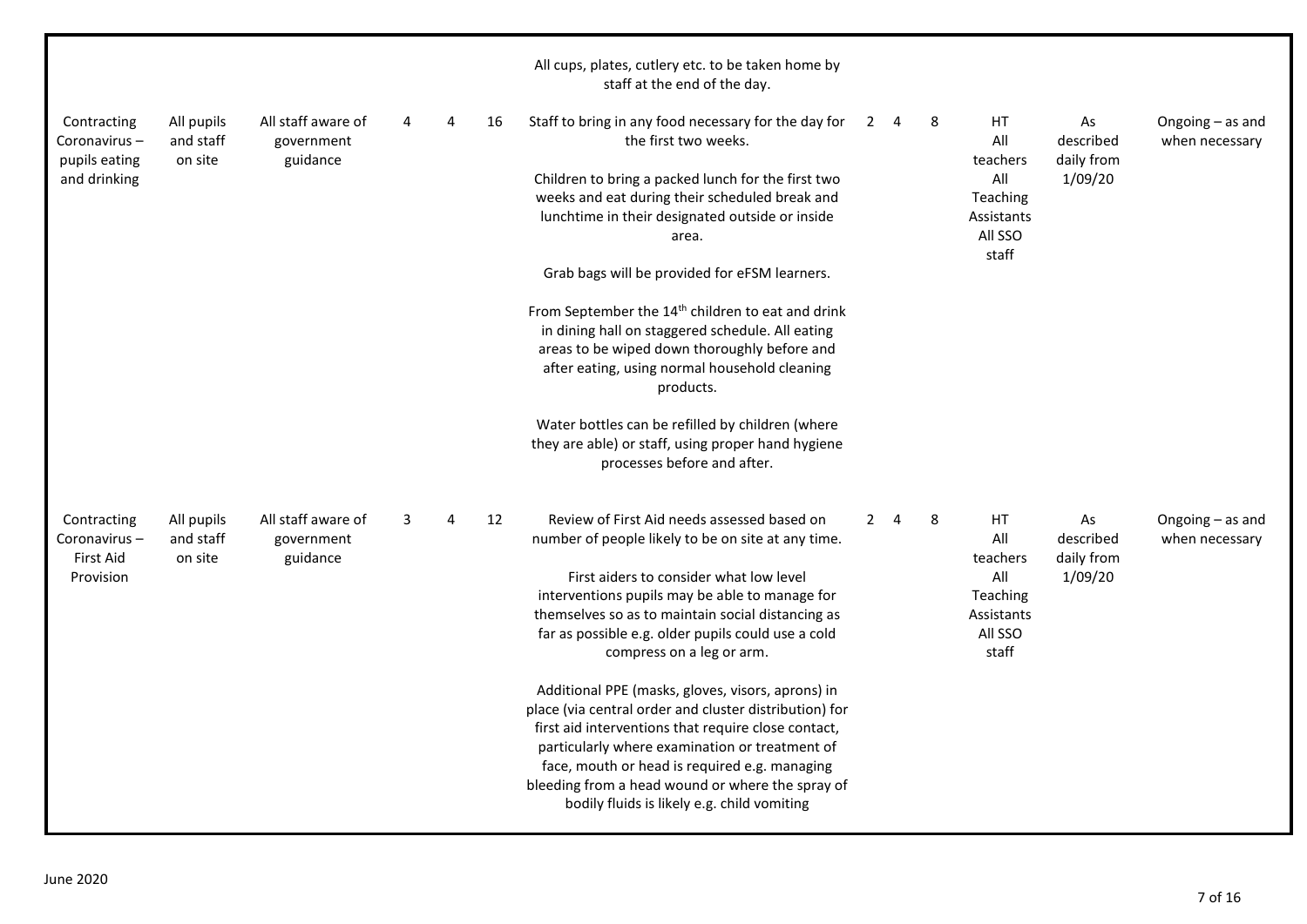| Contracting<br>Corona Virus<br>- Corridors<br>and<br>circulation<br>areas         | All pupils<br>and staff<br>on site | Staff all aware of<br>social distancing<br>rules | 4 | 4 | 16 | Corridors and circulation areas assessed for pinch<br>points, passing places, and areas of high volume<br>usage.<br>Corridors signed to ensure one-way travel through<br>the school building.<br>Pupils to be given clear instructions regarding<br>corridor/circulation area behaviour and social<br>distancing.<br>Pupils, staff and visitors will have to wear face<br>coverings in all indoor communal areas including<br>reception, corridors, toilets, stairwells, canteen.<br>Minimise number of children in corridors and<br>circulation areas at any time by the use of the<br>following control measures;<br>One way system<br>$\bullet$<br>Keep Left/Keep Right<br><b>Staggered breaks</b><br>$\bullet$<br>Pupils to remain in the same area<br>throughout the day<br>Teachers to move from class to class<br>Supervised movement at the beginning of<br>the day, during break and at the end of<br>the day |   | $2 \quad 4$ | 8 | HT<br>All<br>teachers<br>All<br>Teaching<br>Assistants<br>All SSO<br>staff | As<br>described<br>daily from<br>1/09/20 | Ongoing - as and<br>when necessary   |
|-----------------------------------------------------------------------------------|------------------------------------|--------------------------------------------------|---|---|----|------------------------------------------------------------------------------------------------------------------------------------------------------------------------------------------------------------------------------------------------------------------------------------------------------------------------------------------------------------------------------------------------------------------------------------------------------------------------------------------------------------------------------------------------------------------------------------------------------------------------------------------------------------------------------------------------------------------------------------------------------------------------------------------------------------------------------------------------------------------------------------------------------------------------|---|-------------|---|----------------------------------------------------------------------------|------------------------------------------|--------------------------------------|
| Contracting<br>Corona Virus<br>- Access and<br>Egress, Drop<br>Off and Pick<br>Up | All pupils<br>and staff<br>on site | Staff all aware of<br>social distancing<br>rules | 4 | Δ | 16 | Social distancing markers to be used from the car<br>park to the school entrance.<br>Parents to wear face coverings when visiting<br>school, and at drop-off and collection areas.<br>Maintaining clear social distance at the school<br>gates will also reduce risk and set a good example<br>to pupils.<br>Parents should exit the car park as soon as they<br>have dropped off to maintain a steady flow<br>through the car park.<br>Staff to supervise between the car park and<br>entrance during Drop Off and Pick Up.                                                                                                                                                                                                                                                                                                                                                                                           | 2 | 4           | 8 | HT<br>All<br>teachers<br>All<br>Teaching<br>Assistants<br>All SSO<br>staff | As<br>described<br>daily from<br>3/09/20 | Ongoing $-$ as and<br>when necessary |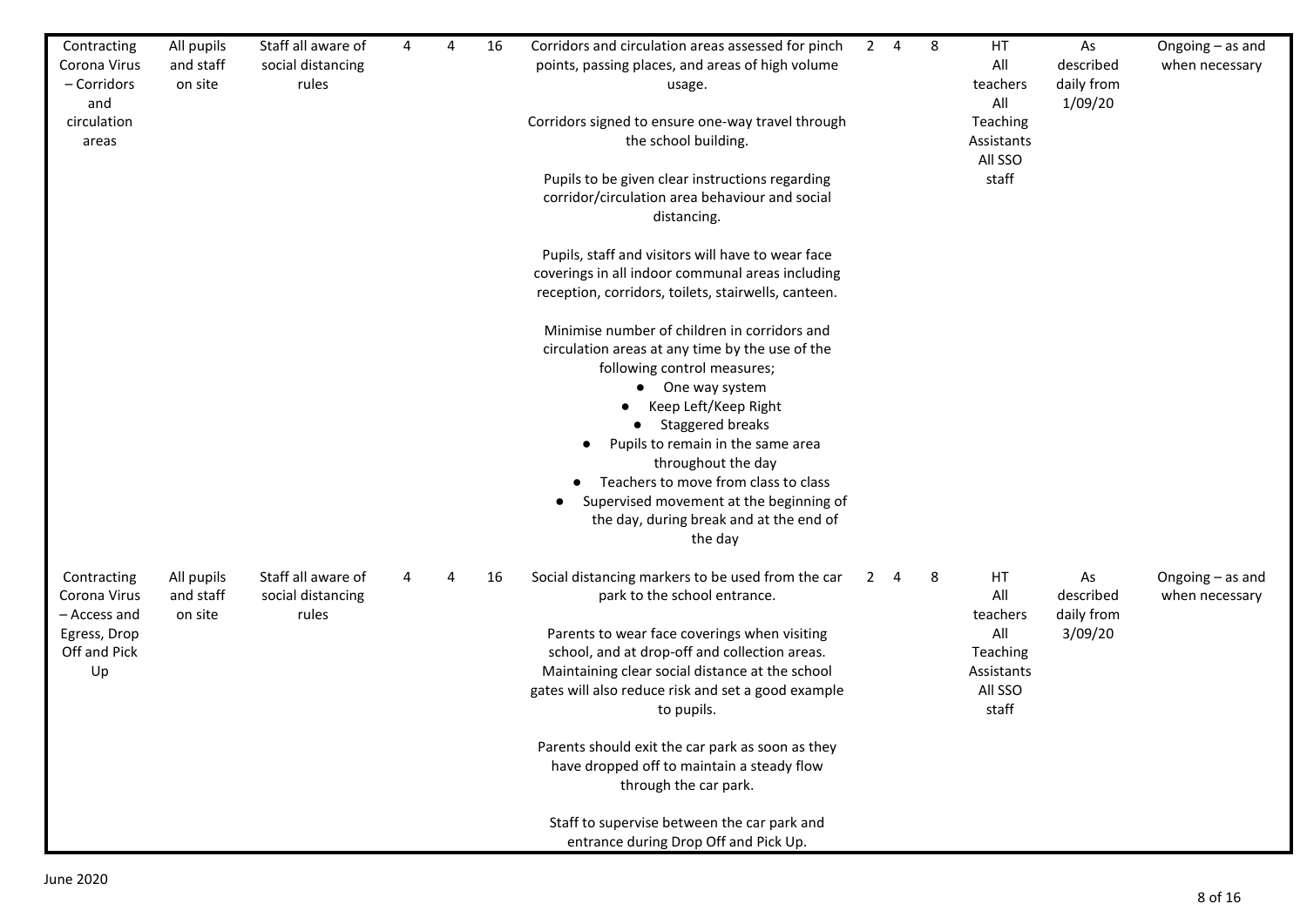|                                                      |                                            |                                                  |   |   |    | Pupils to be guided to their registration classes as<br>soon as they arrive in school.                                                                                                                                  |                |   |                                                        |                                          |                                    |
|------------------------------------------------------|--------------------------------------------|--------------------------------------------------|---|---|----|-------------------------------------------------------------------------------------------------------------------------------------------------------------------------------------------------------------------------|----------------|---|--------------------------------------------------------|------------------------------------------|------------------------------------|
|                                                      |                                            |                                                  |   |   |    | At the end of the school day pupils will leave their<br>classes within their designated areas a room at a<br>time.                                                                                                      |                |   |                                                        |                                          |                                    |
|                                                      |                                            |                                                  |   |   |    | All parents to wait for their children in their car in<br>the car park.                                                                                                                                                 |                |   |                                                        |                                          |                                    |
|                                                      |                                            |                                                  |   |   |    | All waiting areas for parents to be outside.                                                                                                                                                                            |                |   |                                                        |                                          |                                    |
|                                                      |                                            |                                                  |   |   |    | Parents to be given clear instructions around start<br>and finish times.                                                                                                                                                |                |   |                                                        |                                          |                                    |
|                                                      |                                            |                                                  |   |   |    | Clear instructions to be given to parents and<br>children around use of home to school transport<br>and expectations around behaviour.                                                                                  |                |   |                                                        |                                          |                                    |
| Contracting<br>Corona Virus<br>– School<br>Transport | Pupils<br>accessing<br>school<br>transport | None                                             |   | 4 | 16 | Pupils over the age of 11 will be expected to wear<br>face coverings on school transport.<br>All pupils to be directed to sanitise their hands at<br>the end of the day before putting on masks to get<br>on transport. | 2 <sub>2</sub> | 8 | HT<br>All<br>teachers<br>All<br>Teaching<br>Assistants | As<br>described<br>daily from<br>3/09/20 | Ongoing - as and<br>when necessary |
|                                                      |                                            |                                                  |   |   |    | Regular messaging to pupils regarding safe storage<br>of used re-useable masks and to wear a clean one<br>for each journey.                                                                                             |                |   | Parents                                                |                                          |                                    |
|                                                      |                                            |                                                  |   |   |    | See Home to School Transport risk assessment for<br>further guidance                                                                                                                                                    |                |   |                                                        |                                          |                                    |
| Contracting<br>Corona Virus<br>- school<br>offices   | All pupils<br>and staff<br>on site         | Staff all aware of<br>social distancing<br>rules | 4 | 4 | 16 | Social distancing to be maintained in school offices<br>- furniture to be removed or taken out of use<br>where necessary.<br>Windows to be kept open at all times where<br>possible.                                    | $2 \quad 4$    | 8 | HT<br>All SSO<br>staff                                 | As<br>described<br>daily from<br>1/09/20 | Ongoing - as and<br>when necessary |
|                                                      |                                            |                                                  |   |   |    |                                                                                                                                                                                                                         |                |   |                                                        |                                          |                                    |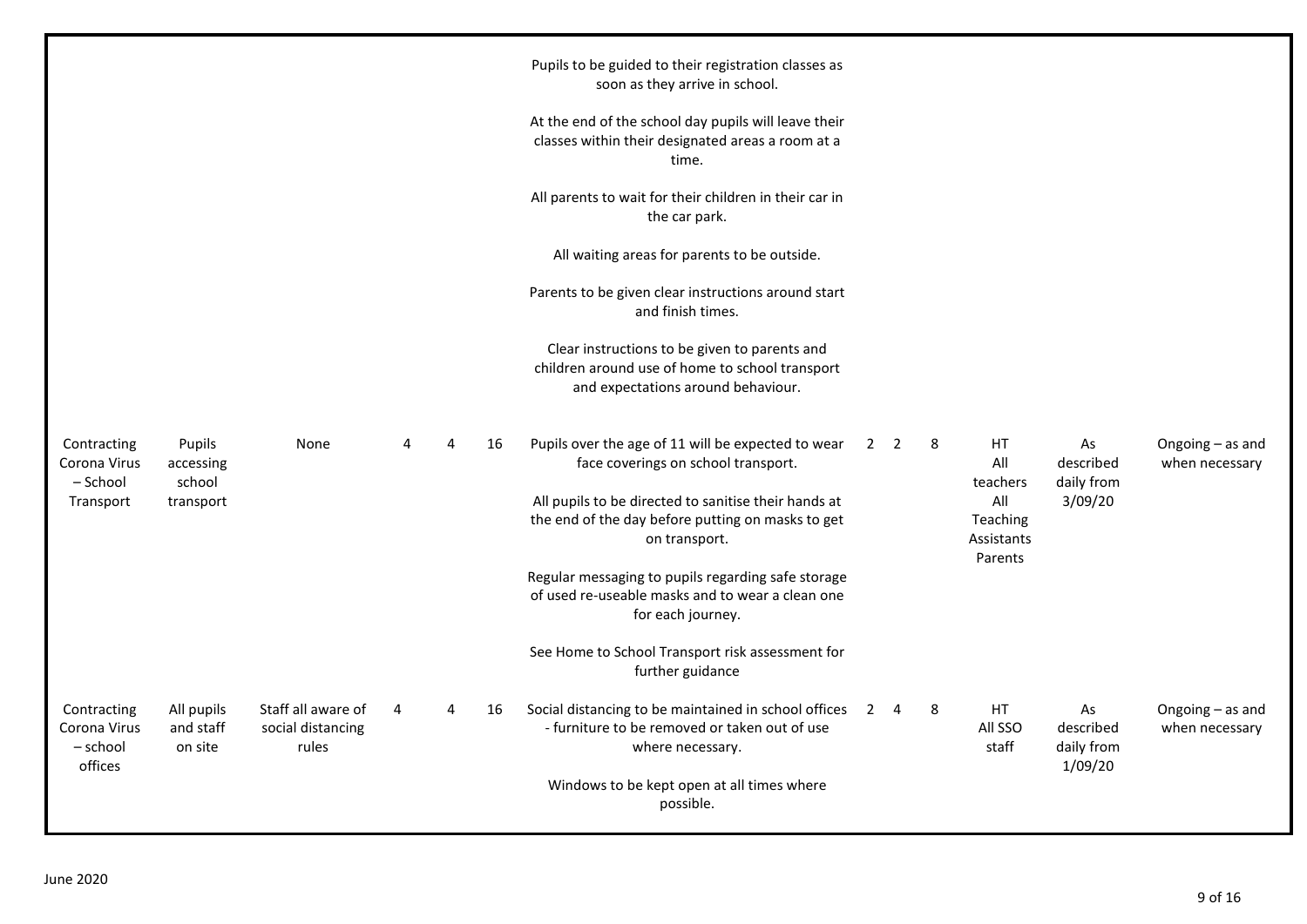|                                                                                     |                                                                                                            |                                                  |   |   |    | Staff provided with their own keyboard, mouse and<br>phone and these should be cleaned regularly.                                                                                                                                                                                                                                                                                                                                                                                                                                                                                                     |             |   |   |                                                                            |                     |                              |
|-------------------------------------------------------------------------------------|------------------------------------------------------------------------------------------------------------|--------------------------------------------------|---|---|----|-------------------------------------------------------------------------------------------------------------------------------------------------------------------------------------------------------------------------------------------------------------------------------------------------------------------------------------------------------------------------------------------------------------------------------------------------------------------------------------------------------------------------------------------------------------------------------------------------------|-------------|---|---|----------------------------------------------------------------------------|---------------------|------------------------------|
| Contracting<br>Coronavirus-<br>illness in<br>higher<br>vulnerability<br>individuals | All staff<br>and pupils<br>in the<br>governme<br>nt's<br>predefined<br>list of<br>people at<br>higher risk | Staff all aware of<br>social distancing<br>rules | 4 | 4 | 16 | Specific Welsh Government guidance and<br>individual risk assessment in place for staff to<br>complete. Any staff considered vulnerable to covid-<br>19 must complete this and discuss the results with<br>their line manager. If any staff member scores in<br>the 4-6 range they, and their line manager, must<br>complete the supplementary form to establish<br>whether a safe return to school can be managed.<br>In line with WG guidance and risk assessment<br>toolkit, staff who were previously shielding only to<br>be in the workplace where they can manage strict<br>social distancing. | $2^{\circ}$ | 4 | 8 | HT<br>All<br>teachers<br>All<br>Teaching<br>Assistants<br>All SSO<br>staff | Prior to<br>1/09/20 | Review for September<br>2020 |
|                                                                                     |                                                                                                            |                                                  |   |   |    | Any child in the higher risk category attending<br>school will have a personal risk assessment/asthma<br>card/care plan to cover their personal<br>circumstances. This to be agreed with<br>parents/carers.                                                                                                                                                                                                                                                                                                                                                                                           |             |   |   |                                                                            |                     |                              |
|                                                                                     |                                                                                                            |                                                  |   |   |    | All staff working in the school to be made aware of<br>the child's medical needs and be vigilant to any<br>signs of illness.                                                                                                                                                                                                                                                                                                                                                                                                                                                                          |             |   |   |                                                                            |                     |                              |
| Returning to<br>the workplace<br>$-$ staff<br>wellbeing*                            | Staff have<br>access to<br>Carefirst<br>EAP                                                                | Staff all aware of<br>government<br>guidance     | 3 | 4 | 12 | Carefirst details to be redistributed to staff:<br><b>Care First</b><br>Free access to confidential advice and supportline<br>24 hours a day, 365 days a year.<br>0800 174319<br>365 days a year 24 hours a day, 7 days a week.<br>www.carefirst-lifestyle.co.uk<br>Care First login for NCC employees:<br>Username: newcc001<br>Password: wellbeing<br>Staff considered to be vulnerable to have individual                                                                                                                                                                                          | $2^{\circ}$ | 4 | 8 | HT<br>All<br>teachers<br>All<br>Teaching<br>Assistants<br>All SSO<br>staff | Prior to<br>1/09/20 | Review for September<br>2020 |
|                                                                                     |                                                                                                            |                                                  |   |   |    | assessment.                                                                                                                                                                                                                                                                                                                                                                                                                                                                                                                                                                                           |             |   |   |                                                                            |                     |                              |
|                                                                                     |                                                                                                            |                                                  |   |   |    |                                                                                                                                                                                                                                                                                                                                                                                                                                                                                                                                                                                                       |             |   |   |                                                                            |                     |                              |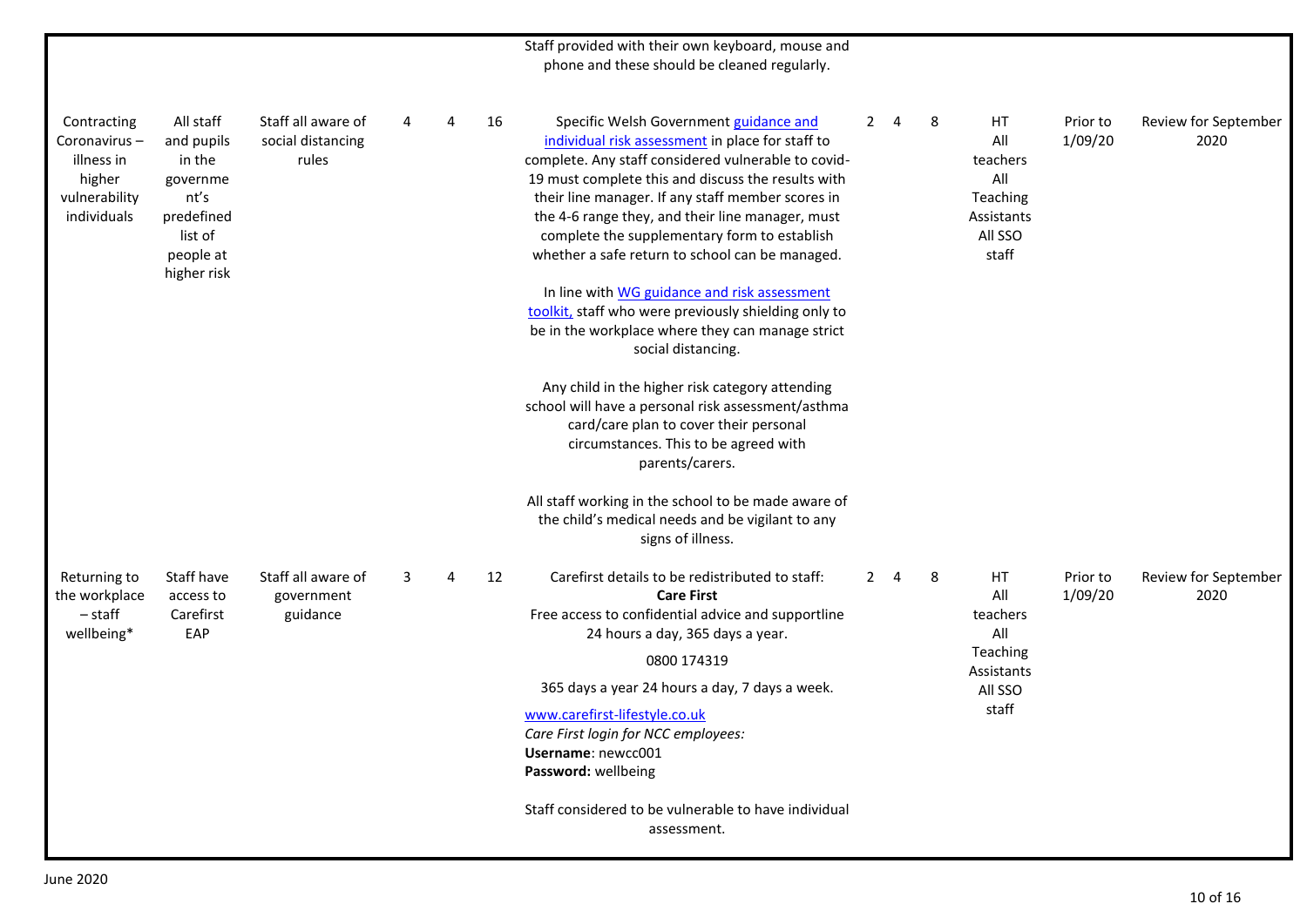| Contracting<br>Coronavirus-<br>breaks,<br>lunchtime and<br>use of shared<br>play<br>equipment | Pupils on<br>site                  | Staff all aware of<br>government<br>guidance     | 3 | 4        | 12 | Games involving close physical contact to be<br>discouraged<br>Games involving shared play equipment to be<br>discouraged<br>Shared outdoor play equipment to be cleaned<br>frequently. Avoid use of resources that cannot be<br>easily cleaned such as sand pits.<br>Breaktimes/lunchtimes to be staggered/zoned to<br>minimise contact groups mixing (see above). |                | $2 \quad 4$    | 8 | <b>HT</b><br>All<br>teachers<br>All<br>Teaching<br>Assistants<br>All SSO<br>staff<br>All<br>lunchtime<br>supervisor<br>s | As<br>described<br>daily from<br>3/09/20 | Ongoing - as and<br>when necessary |
|-----------------------------------------------------------------------------------------------|------------------------------------|--------------------------------------------------|---|----------|----|---------------------------------------------------------------------------------------------------------------------------------------------------------------------------------------------------------------------------------------------------------------------------------------------------------------------------------------------------------------------|----------------|----------------|---|--------------------------------------------------------------------------------------------------------------------------|------------------------------------------|------------------------------------|
| Posters and<br>Messaging $-$<br>ensuring that<br>the right<br>information is<br>disseminated  | All pupils<br>and staff<br>on site | Staff all aware of<br>social distancing<br>rules | 3 | $\Delta$ | 12 | Appropriate posters to be placed in strategic<br>locations around the school<br>information distributed via school messaging<br>systems/social media/website<br>Anyone who needs support in sourcing signage<br>should contact health and safety or procurement                                                                                                     | $2^{\circ}$    | $\overline{4}$ | 8 | HT<br>All<br>teachers<br>All<br>Teaching<br>Assistants<br>All SSO<br>staff                                               | Prior to<br>1/09/20                      | Review for September<br>2020       |
| Social<br>Distancing $-$<br>Emergencies                                                       | All pupils<br>and staff<br>on site | Staff all aware of<br>social distancing<br>rules | 3 | 4        | 12 | Emergency procedures (such as fire plans) to be<br>revised to take account of social distancing<br>requirements where possible.                                                                                                                                                                                                                                     | $\mathbf{2}$   | $\overline{4}$ | 8 | HT<br>All<br>teachers<br>All<br>Teaching<br>Assistants<br>All SSO<br>staff                                               | Prior to<br>1/09/20                      | Review for September<br>2020       |
| Contracting<br>Corona Virus -<br>visitors on site                                             | All pupils<br>and staff<br>on site | Visitors aware of<br>social distancing<br>rules  | 3 | 4        | 12 | Only essential visitors are allowed on site e.g.<br>supply teachers, safeguarding professionals, social<br>workers, police officers, careers officer.                                                                                                                                                                                                               | $\overline{2}$ | $\overline{4}$ | 8 | All visitors                                                                                                             | As<br>described<br>daily                 | Ongoing - as and<br>when necessary |
|                                                                                               |                                    |                                                  |   |          |    | All visitors to fill in the TTP form.                                                                                                                                                                                                                                                                                                                               |                |                |   |                                                                                                                          |                                          |                                    |
|                                                                                               |                                    |                                                  |   |          |    | All visitors to abide by the school's risk assessment<br>and the measures put in place to ensure social<br>distancing and reduce possible transmission of<br>virus including the wearing of face coverings in<br>communal areas (see above).                                                                                                                        |                |                |   |                                                                                                                          |                                          |                                    |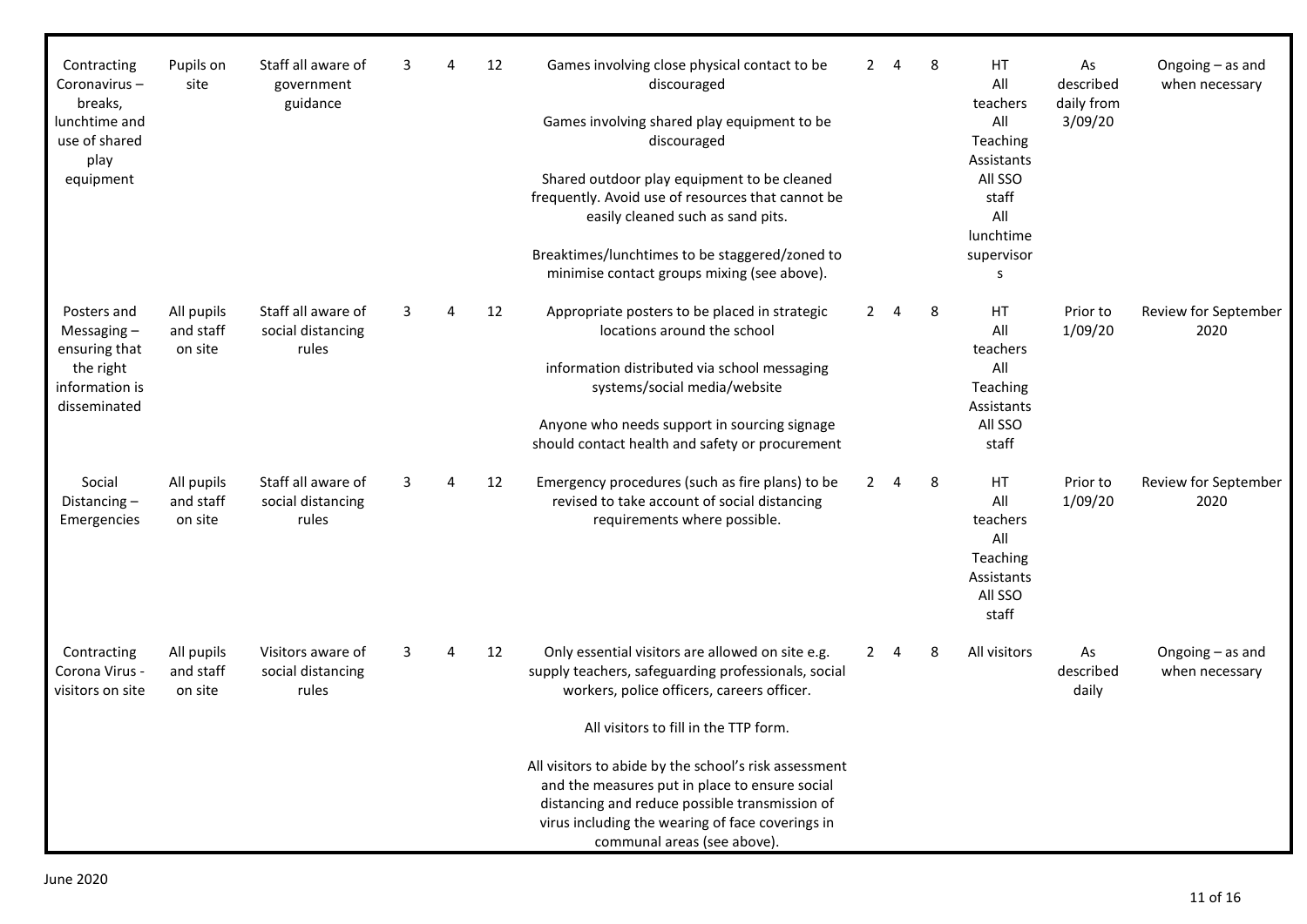| All visitors to be allocated their own room as far as<br>possible.<br>Visitors to be responsible for cleaning and<br>disinfecting their rooms in between working with<br>different pupils.<br>Social distancing measures to be put in place in<br>their rooms.<br>Staff all aware of<br>Pupils to be socially distanced between contact<br>2/11/20<br>Contracting<br>All pupils<br>12<br>$2 \quad 4$<br>8<br>HT.<br>3<br>Δ<br>All<br>and staff<br>Corona Virus<br>social distancing<br>groups in an IT room.<br>- vulnerable<br>on site<br>rules<br>teachers<br>Pupils to use the same IT equipment in the same<br>pupils form<br>All<br>position within the room for the week.<br>years 9, 10<br>Teaching<br>and 11 on site<br>Assistants<br>All SSO<br>during<br>Pupils to be supervised at all times.<br>staff<br>firebreak<br>Pupils to be encouraged to wash their hands<br>$(2/11/20 -$<br>6/11/20<br>thoroughly on a regular basis and to keep their<br>workstations clean. |         |
|------------------------------------------------------------------------------------------------------------------------------------------------------------------------------------------------------------------------------------------------------------------------------------------------------------------------------------------------------------------------------------------------------------------------------------------------------------------------------------------------------------------------------------------------------------------------------------------------------------------------------------------------------------------------------------------------------------------------------------------------------------------------------------------------------------------------------------------------------------------------------------------------------------------------------------------------------------------------------------|---------|
|                                                                                                                                                                                                                                                                                                                                                                                                                                                                                                                                                                                                                                                                                                                                                                                                                                                                                                                                                                                    |         |
|                                                                                                                                                                                                                                                                                                                                                                                                                                                                                                                                                                                                                                                                                                                                                                                                                                                                                                                                                                                    |         |
|                                                                                                                                                                                                                                                                                                                                                                                                                                                                                                                                                                                                                                                                                                                                                                                                                                                                                                                                                                                    |         |
|                                                                                                                                                                                                                                                                                                                                                                                                                                                                                                                                                                                                                                                                                                                                                                                                                                                                                                                                                                                    | 6/11/20 |
|                                                                                                                                                                                                                                                                                                                                                                                                                                                                                                                                                                                                                                                                                                                                                                                                                                                                                                                                                                                    |         |
|                                                                                                                                                                                                                                                                                                                                                                                                                                                                                                                                                                                                                                                                                                                                                                                                                                                                                                                                                                                    |         |
|                                                                                                                                                                                                                                                                                                                                                                                                                                                                                                                                                                                                                                                                                                                                                                                                                                                                                                                                                                                    |         |
| Pupils to follow the one-way system.                                                                                                                                                                                                                                                                                                                                                                                                                                                                                                                                                                                                                                                                                                                                                                                                                                                                                                                                               |         |
| Pupils to wear face coverings in all communal<br>areas.                                                                                                                                                                                                                                                                                                                                                                                                                                                                                                                                                                                                                                                                                                                                                                                                                                                                                                                            |         |
| Break and lunchtimes will be staggered. Year 7<br>and 8 pupils will have their break 9.50am -                                                                                                                                                                                                                                                                                                                                                                                                                                                                                                                                                                                                                                                                                                                                                                                                                                                                                      |         |
| 10.10am with lunch between 12.10pm - 13.00pm.                                                                                                                                                                                                                                                                                                                                                                                                                                                                                                                                                                                                                                                                                                                                                                                                                                                                                                                                      |         |
| Vulnerable pupils in years 9, 10 and 11 will have                                                                                                                                                                                                                                                                                                                                                                                                                                                                                                                                                                                                                                                                                                                                                                                                                                                                                                                                  |         |
| their break 10.50am - 11.10am with lunch                                                                                                                                                                                                                                                                                                                                                                                                                                                                                                                                                                                                                                                                                                                                                                                                                                                                                                                                           |         |
| between 13.10pm and 14.00pm.                                                                                                                                                                                                                                                                                                                                                                                                                                                                                                                                                                                                                                                                                                                                                                                                                                                                                                                                                       |         |

**Name of Risk Assessment Reviewing Manager:** Eirian Jones (Headteacher) Elin Maher (Chair of Governors)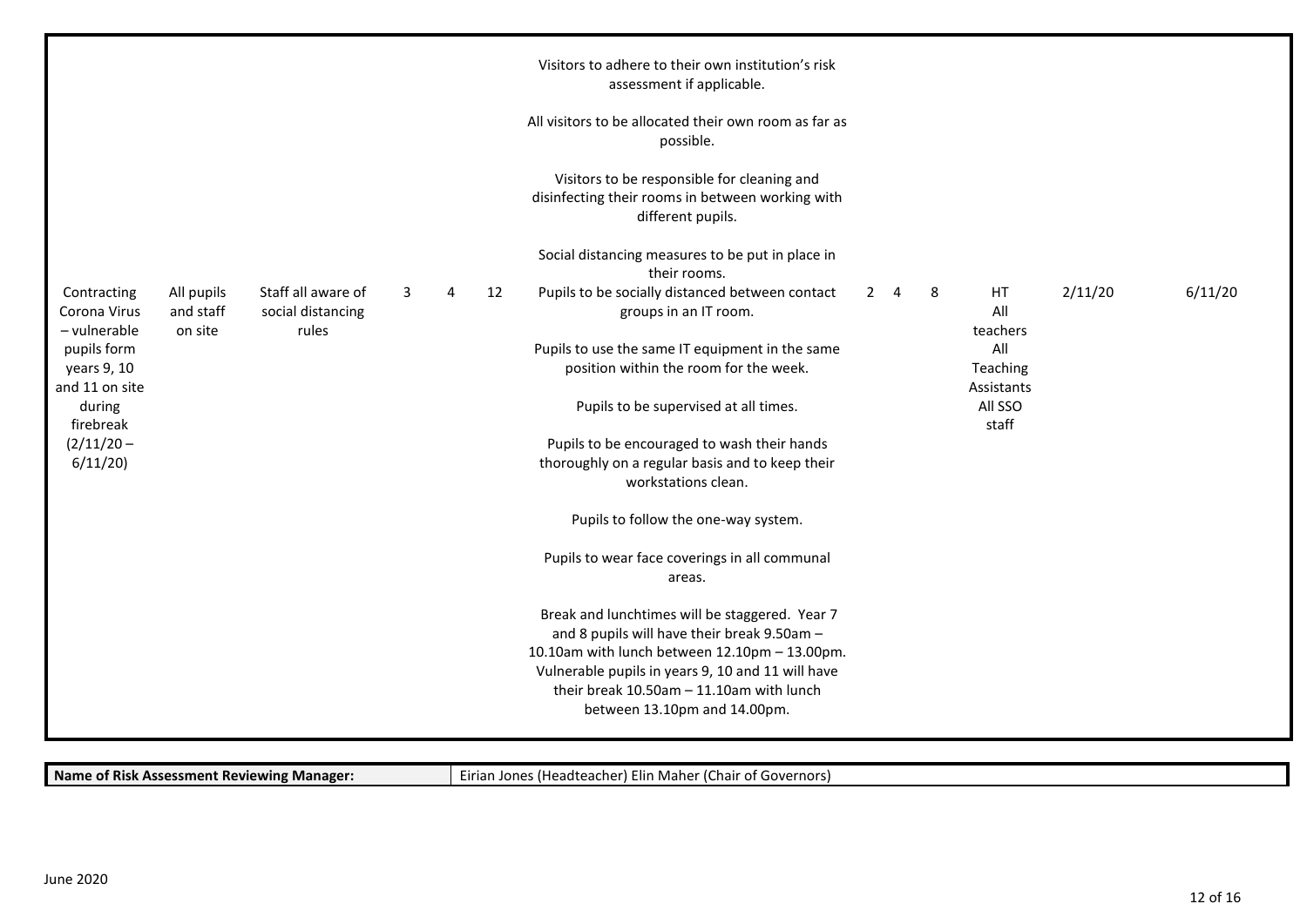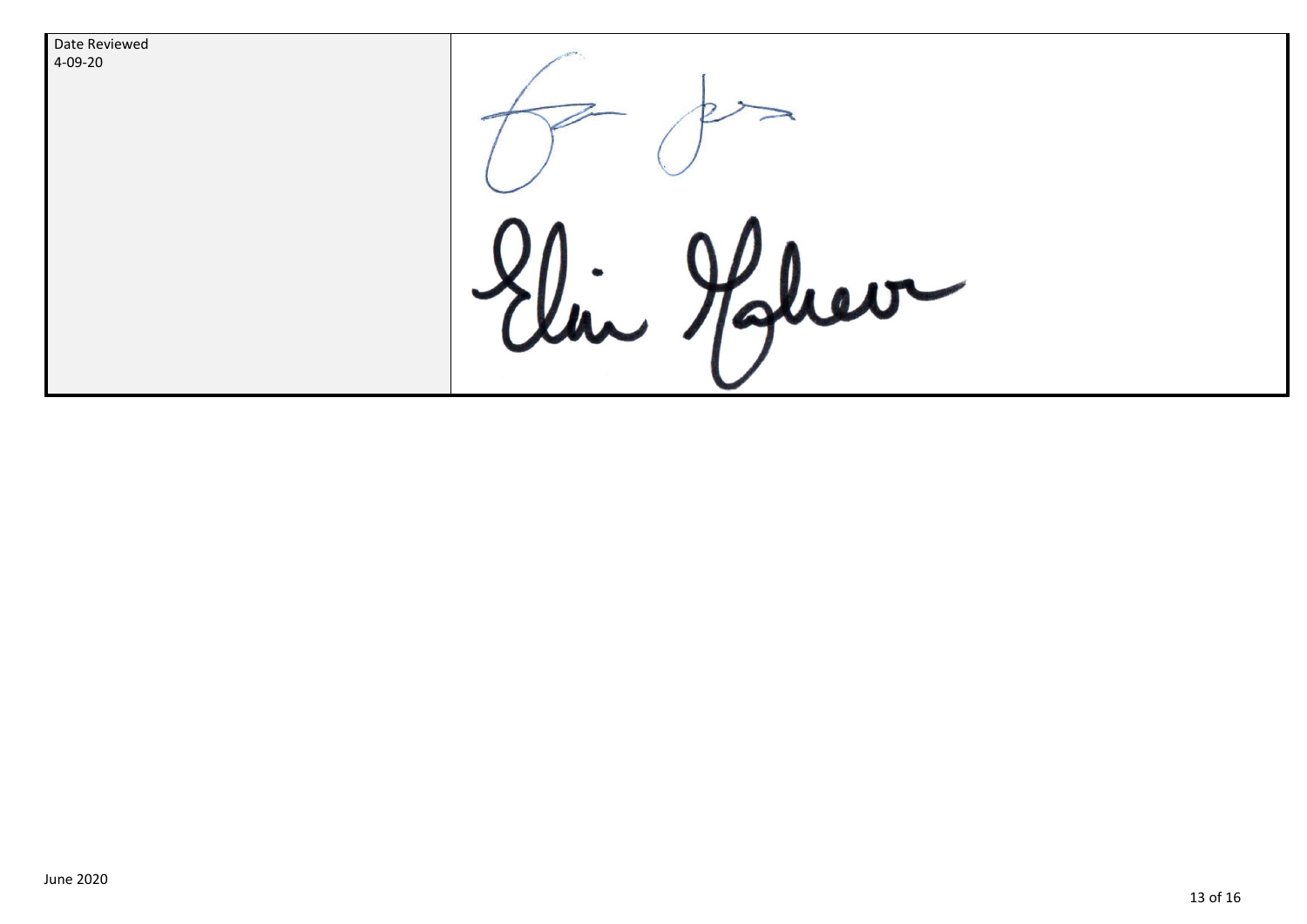| <b>School Protocols</b>  | If already documented elsewhere please refer to where this kept/link below |      |             |  |  |  |  |
|--------------------------|----------------------------------------------------------------------------|------|-------------|--|--|--|--|
| School                   |                                                                            |      |             |  |  |  |  |
| Rota/Timetable           |                                                                            |      |             |  |  |  |  |
| <b>Toilet Breaks</b>     |                                                                            |      |             |  |  |  |  |
| <b>Social Distancing</b> | Hall:                                                                      | Gym: | Playground: |  |  |  |  |
| Outside the              |                                                                            |      |             |  |  |  |  |
| Classroom (list          |                                                                            |      |             |  |  |  |  |
| activities to be         |                                                                            |      |             |  |  |  |  |
| undertaken and           |                                                                            |      |             |  |  |  |  |
| describe briefly         |                                                                            |      |             |  |  |  |  |
| social distancing        |                                                                            |      |             |  |  |  |  |
| measures)                |                                                                            |      |             |  |  |  |  |
| <b>Cleaning Schedule</b> |                                                                            |      |             |  |  |  |  |
| including toilets        |                                                                            |      |             |  |  |  |  |
| Corridors and            |                                                                            |      |             |  |  |  |  |
| Circulation Areas-       |                                                                            |      |             |  |  |  |  |
| signage and social       |                                                                            |      |             |  |  |  |  |
| distancing markers       |                                                                            |      |             |  |  |  |  |

For premises related issues, including managing fire safety, please see the School Premises Recovery Checklist.

\*Pupil welfare issues, safeguarding, curriculum and organisation of learning, staffing ratios and rotas not dealt with as part of this assessment and will be managed as part of the wider recovery strategy. Vulnerable and statemented learners in standalone assessment.

Useful guidance:

<https://gov.wales/keep-education-safe-operational-guidance-schools-and-settings-covid-19>

[https://phw.nhs.wales/services-and-teams/harp/infection-prevention-and](https://phw.nhs.wales/services-and-teams/harp/infection-prevention-and-control/guidance/accordians/docs/infection-prevention-and-control-guidance-2019-for-childcare-settings-0-5-years-in-wales-nurseries-childminding-and-playgroups/)[control/guidance/accordians/docs/infection-prevention-and-control-guidance-2019-for-childcare](https://phw.nhs.wales/services-and-teams/harp/infection-prevention-and-control/guidance/accordians/docs/infection-prevention-and-control-guidance-2019-for-childcare-settings-0-5-years-in-wales-nurseries-childminding-and-playgroups/)[settings-0-5-years-in-wales-nurseries-childminding-and-playgroups/](https://phw.nhs.wales/services-and-teams/harp/infection-prevention-and-control/guidance/accordians/docs/infection-prevention-and-control-guidance-2019-for-childcare-settings-0-5-years-in-wales-nurseries-childminding-and-playgroups/)